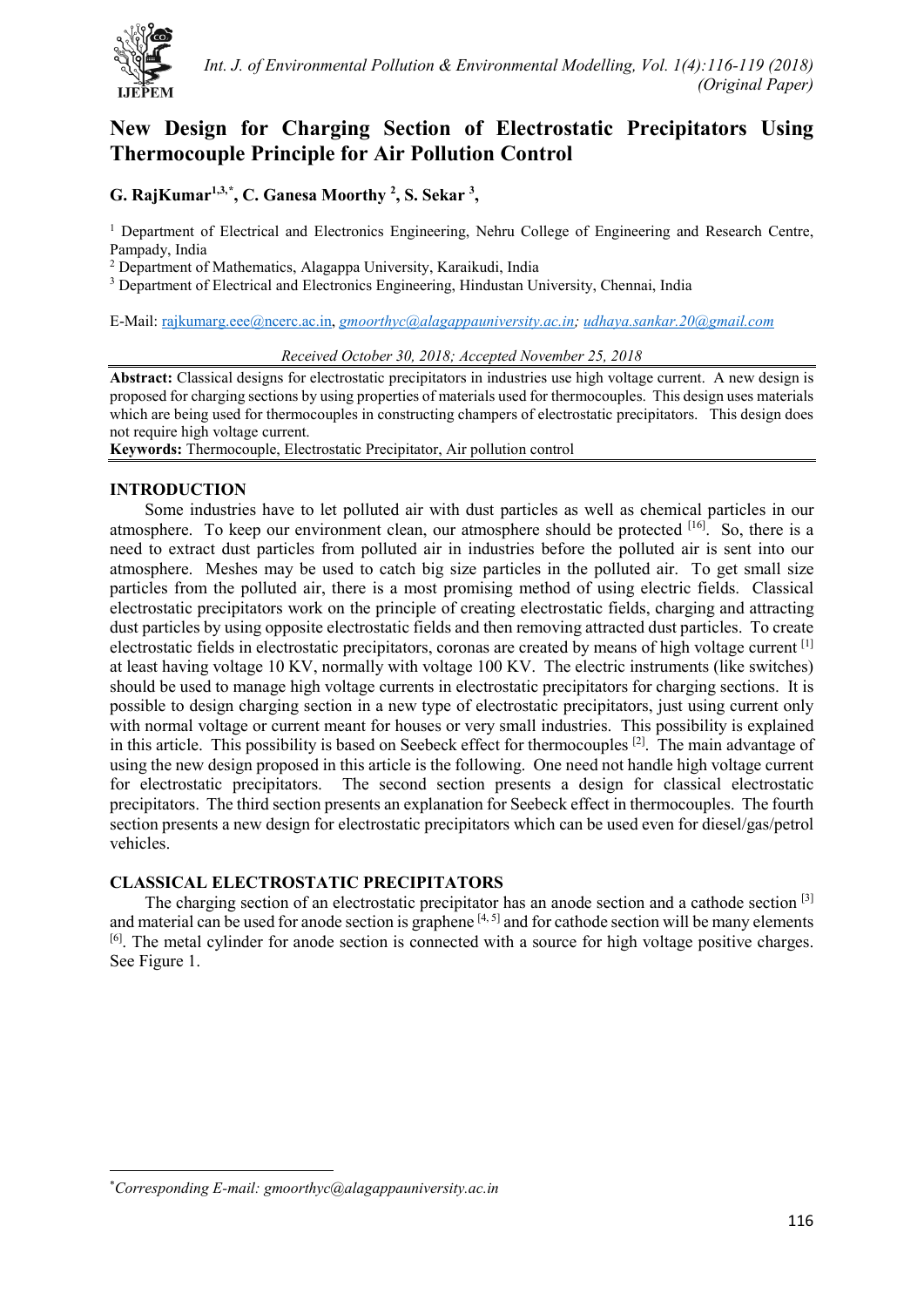

**Figure 1.** Classical Electrostatic Precipitator

The metal cylinder for cathode section is connected with a source for negative charges. A corona is created in the anode section because of high voltage. Polluted air is sent through the anode section and the dust particles receive positive charges. Then air with positively charged particles move continuously and reaches the cathode section which is connected with a source for negative charges. The positively charged particles are attracted by the cathode section, and they are deposited in that section, because the cathode section is connected with a source for negative charges. Another mechanism should be used to remove the deposited charge particles [7].

## **SEEBECK EFFECT**

A thermocouple consists of two wires joined at two ends. One wire is made up of a material which is ready to donate electrons when it is heated. Let us call it a donor material. For example [8, 10-15], iron is a donor material. A donor material reverses its nature when it is cooled. That is, a donor material is ready to receive electrons when it is cooled. Another wire is made up of a material which is ready to receive electrons when it is cooled. For example, copper is an acceptor material. An acceptor reverses its nature when it is cooled. That is, an acceptor is ready to donate electrons when it is cooled. If one joint end of a thermocouple is kept in a hot place and another joint end is kept in a cool place, then the electrons move in the direction mentioned in the Figure 3.1 and a current is produced. It is possible to apply this electron movement principle in designing a new electrostatic precipitator.



**Figure 2.** Thermocouple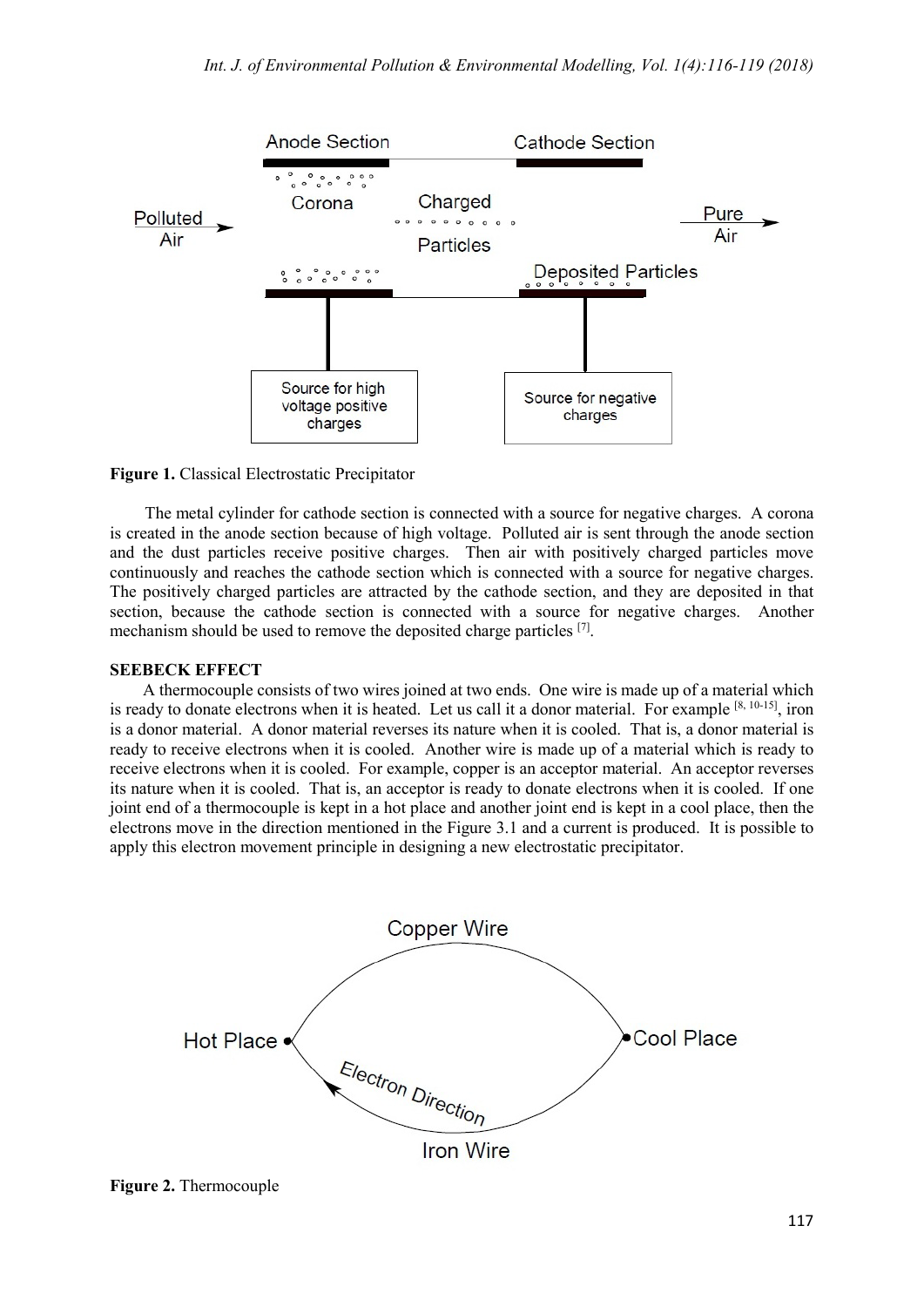#### **NEW DESIGN**

Again, there are two sections, namely, anode section and cathode section. They are connected to a direct current source as given in the Figure 4.1. Cathode section cylinder is made up of a donor-material and anode section cylinder is also made up of a donor-material. To create a corona inside the cathode section cylinder, this cylinder is heated, by means of a heated fluid through a tube or by means of an electric-resistor coil. In the other section, to increase attracting capacity to attract negatively charged dust particles by anode section, the anode section cylinder can be cooled by means of cooled fluids through a tube (This cooling part may be omitted for two-wheeler vehicles).



#### **Figure 3.** New Electrostatic Precipitator

Let us observe that creation of corona in cathode section and increase of attracting capacity in the anode section are based on the properties of donor materials used for thermocouples as explained in the section for Seebeck effect. If the polluted air entering into cathode section is already hot, then corona may not exist. To avoid this problem, hot polluted air should undergo a cooling process before it get through cathode section, or the cathode section should be heated with a heat more than the heat of the  $air [9]$ 

One can use an acceptor-material for anode section and for cathode section simultaneously, but in this case the cylinder in cathode section should be cooled instead of heating the cylinder and the cylinder in anode section should be heated instead of cooling, in view of the properties of acceptormaterials. There is no guarantee that energy could be saved in the new design, and there may be a need to use a medium ampere current. But high voltage is not needed for current.

#### **CONCLUSIONS**

A material having thermocouple properties can be used in selecting materials for charging sections in electrostatic precipitators. The new design proposed by means of thermocouple properties is helpful in avoiding equipments for handling high voltage currents in electrostatic precipitators. Thus, it will be a promising modelling of electrostatic precipitator to control air pollution.